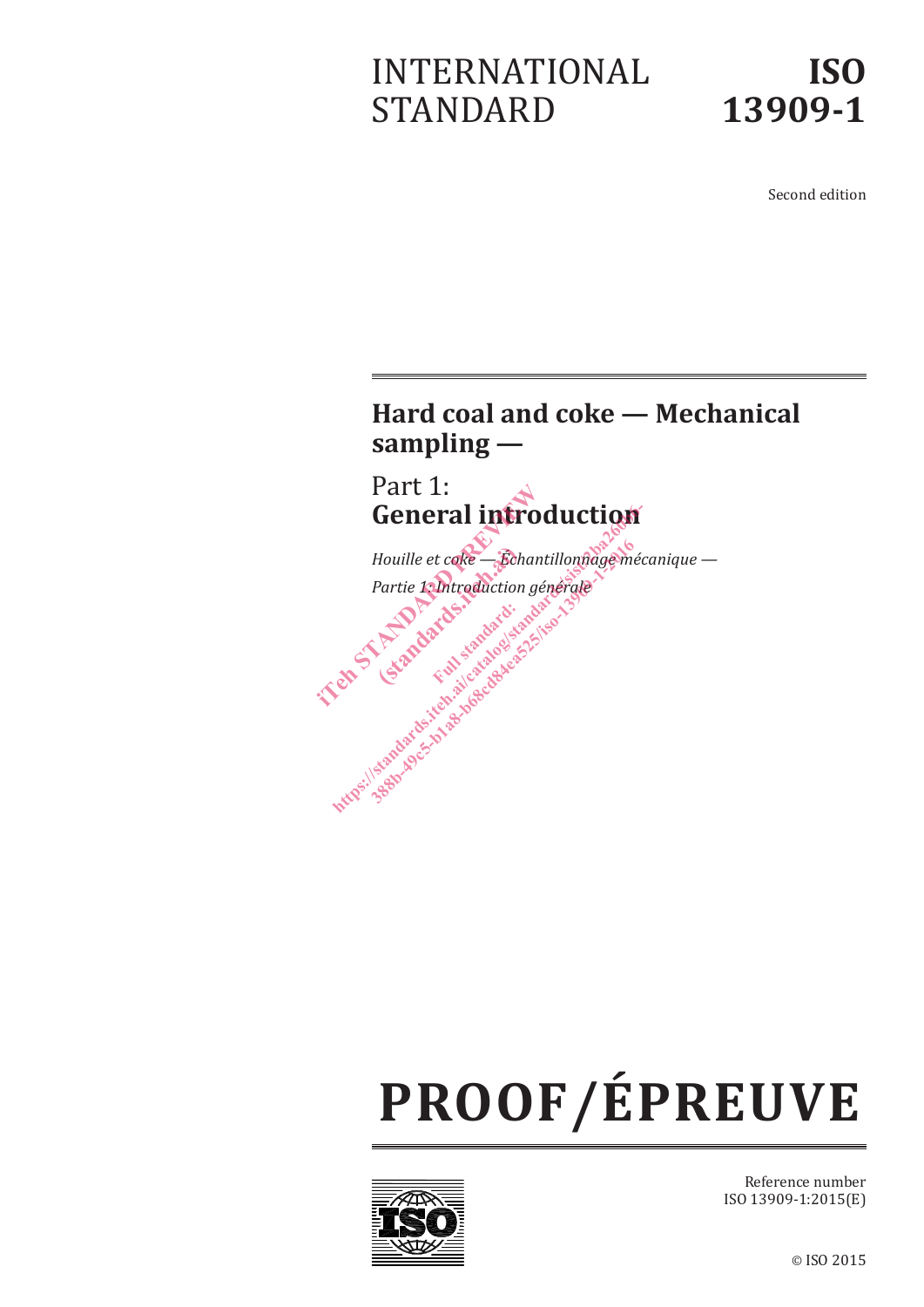



#### © ISO 2015, Published in Switzerland

All rights reserved. Unless otherwise specified, no part of this publication may be reproduced or utilized otherwise in any form or by any means, electronic or mechanical, including photocopying, or posting on the internet or an intranet, without prior written permission. Permission can be requested from either ISO at the address below or ISO's member body in the country of the requester.

ISO copyright office Ch. de Blandonnet 8 • CP 401 CH-1214 Vernier, Geneva, Switzerland Tel. +41 22 749 01 11 Fax +41 22 749 09 47 copyright@iso.org www.iso.org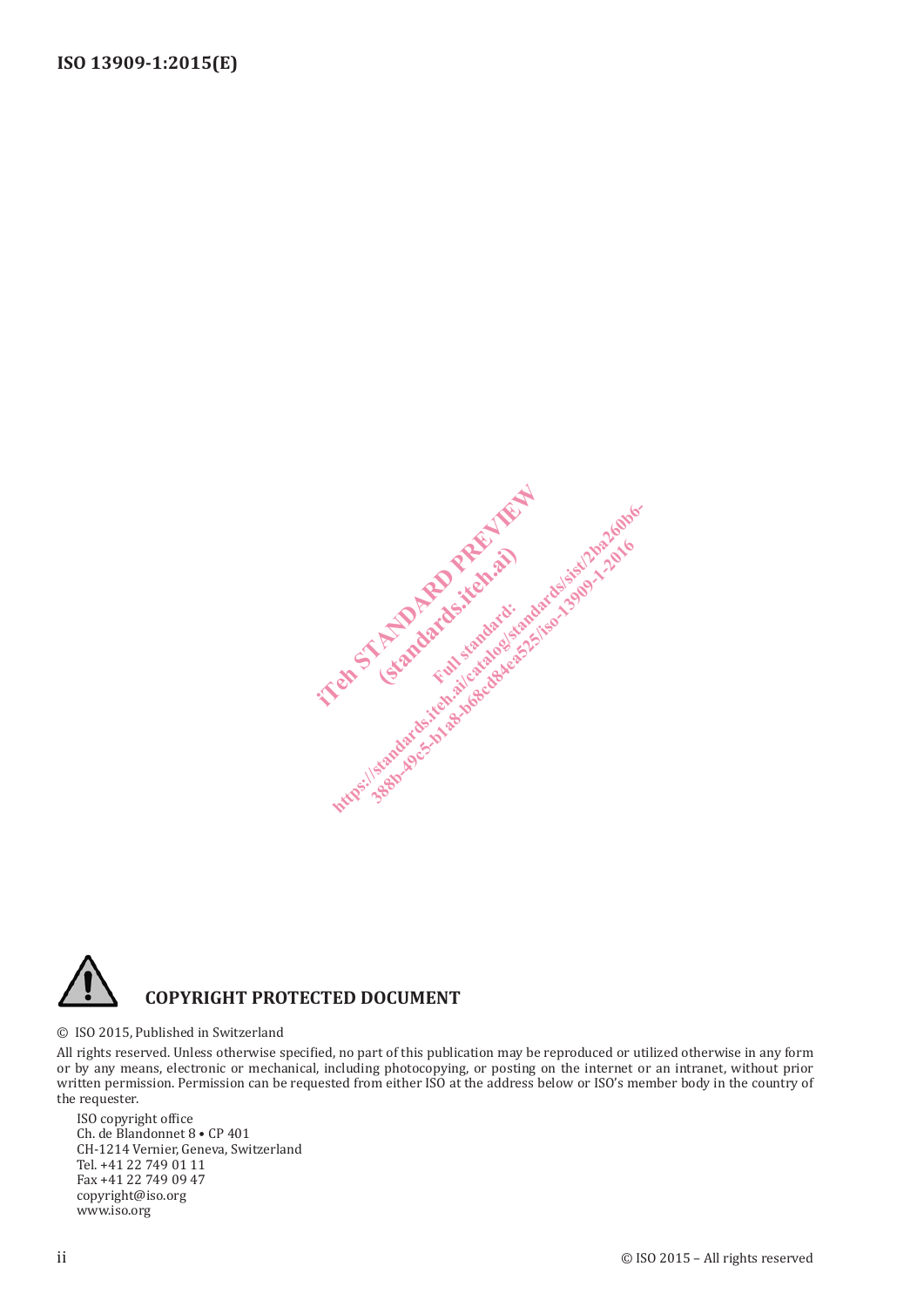Page

# **Contents**

| Foreword |                                                                                                                                                                                                                                                                                                                                                                                         |
|----------|-----------------------------------------------------------------------------------------------------------------------------------------------------------------------------------------------------------------------------------------------------------------------------------------------------------------------------------------------------------------------------------------|
|          | $\textbf{Scope} \textit{} \textit{} \textit{} \textit{} \textit{} \textit{} \textit{} \textit{} \textit{} \textit{} \textit{} \textit{} \textit{} \textit{} \textit{} \textit{} \textit{} \textit{} \textit{} \textit{} \textit{} \textit{} \textit{} \textit{} \textit{} \textit{} \textit{} \textit{} \textit{} \textit{} \textit{} \textit{} \textit{} \textit{} \textit{} \textit{$ |
| 2        |                                                                                                                                                                                                                                                                                                                                                                                         |
| 3        |                                                                                                                                                                                                                                                                                                                                                                                         |
|          |                                                                                                                                                                                                                                                                                                                                                                                         |
| 5        |                                                                                                                                                                                                                                                                                                                                                                                         |
| 6        |                                                                                                                                                                                                                                                                                                                                                                                         |
| 7        |                                                                                                                                                                                                                                                                                                                                                                                         |
| 8        |                                                                                                                                                                                                                                                                                                                                                                                         |
| 9        |                                                                                                                                                                                                                                                                                                                                                                                         |
|          |                                                                                                                                                                                                                                                                                                                                                                                         |

Interest of the determined the fight of the strategy of the ready of the contract of the strategy of the ready of the ready of the ready of the ready of the ready of the ready of the ready of the ready of the ready of the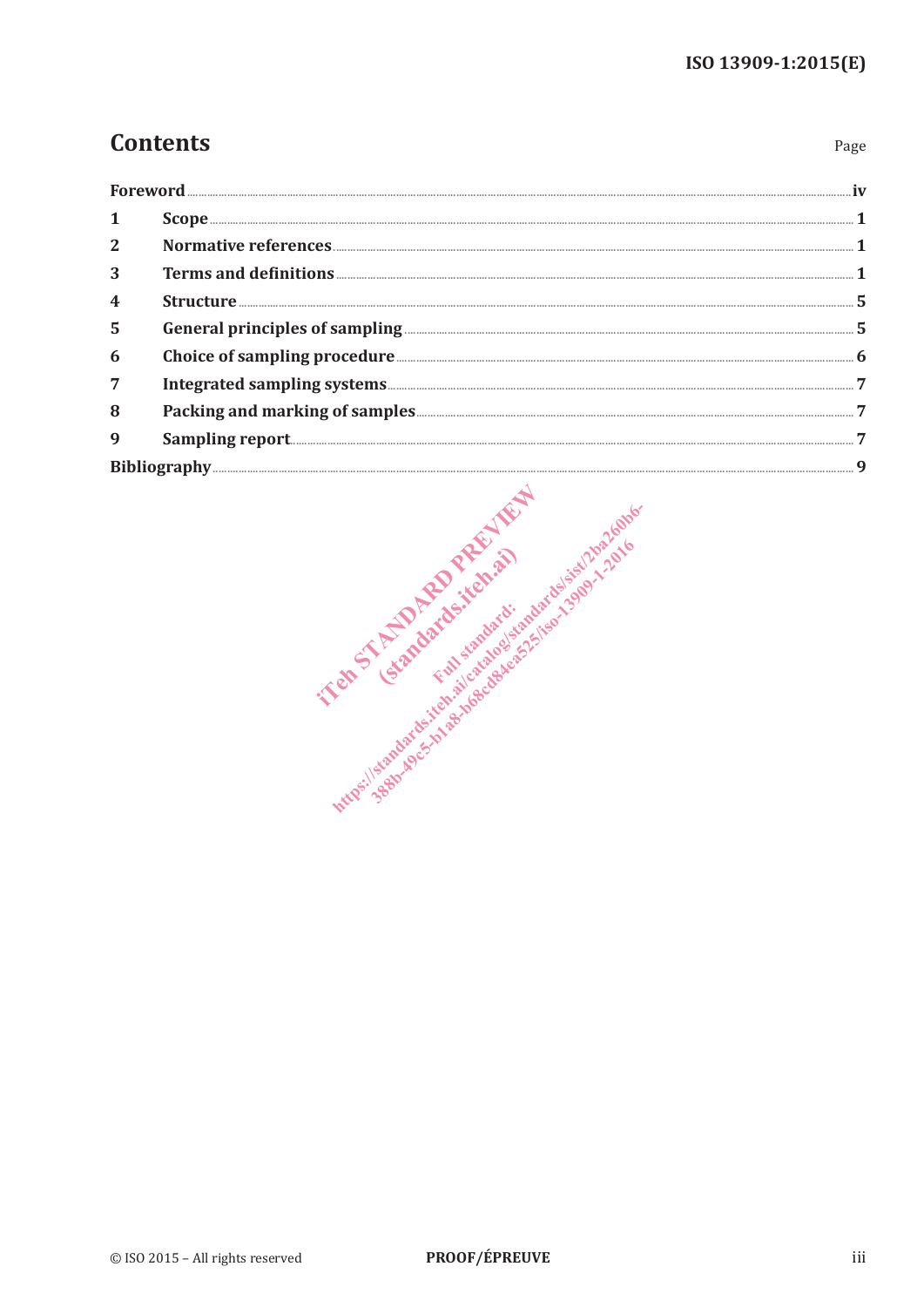# **Foreword**

ISO (the International Organization for Standardization) is a worldwide federation of national standards bodies (ISO member bodies). The work of preparing International Standards is normally carried out through ISO technical committees. Each member body interested in a subject for which a technical committee has been established has the right to be represented on that committee. International organizations, governmental and non-governmental, in liaison with ISO, also take part in the work. ISO collaborates closely with the International Electrotechnical Commission (IEC) on all matters of electrotechnical standardization.

The procedures used to develop this document and those intended for its further maintenance are described in the ISO/IEC Directives, Part 1. In particular the different approval criteria needed for the different types of ISO documents should be noted. This document was drafted in accordance with the editorial rules of the ISO/IEC Directives, Part 2 (see www.iso.org/directives).

Attention is drawn to the possibility that some of the elements of this document may be the subject of patent rights. ISO shall not be held responsible for identifying any or all such patent rights. Details of any patent rights identified during the development of the document will be in the Introduction and/or on the ISO list of patent declarations received (see www.iso.org/patents).

Any trade name used in this document is information given for the convenience of users and does not constitute an endorsement.

For an explanation on the meaning of ISO specific terms and expressions related to conformity assessment, as well as information about ISO's adherence to the WTO principles in the Technical Barriers to Trade (TBT) see the following URL: Foreword - Supplementary information. is information given for the computer of the computer of the computer of the computer and expansion about ISO's adherence to the V<br>is document is iso/TG<sup>Q</sup>27, Solid m<br>is document is iso/TG<sup>Q27</sup>, Solid m<br>replaces the first SO specific terms and<br>
ISO's adherence to<br>
RL: Foreword - Support<br>
nent is ISO/TG 27-30 ht is information given for the convenience<br>
determs and expressions rabout ISO's adherence to the WTO princi<br>
ving URL: Foreword - Supplementary inform<br>
document 18.1SO/TG 27-Solid mineral fuels<br>
epiaces the first edition SO specific terms and expressions<br>
t ISO's adherence to the WTO principality<br>
URL: Foreword - Supplementary informations<br>
ment is ISO/TG 27-Solid mineral fu<br>
ment is ISO/TG 27-Solid mineral fu<br>
es the first edition (ISO 13

The committee responsible for this document is ISO/TC 27, *Solid mineral fuels*, Subcommittee SC 4, *Sampling*.

This second edition cancels and replaces the first edition (ISO 13909-1:2001), which has been technically revised.

ISO 13909 consists of the following parts, under the general title *Hard coal and coke — Mechanical sampling*:

- *Part 1: General introduction*
- *Part 2: Coal Sampling from moving streams*
- *Part 3: Coal Sampling from stationary lots*
- *Part 4: Coal Preparation of test samples*
- *Part 5: Coke Sampling from moving streams*
- *Part 6: Coke Preparation of test samples*
- *Part 7: Methods for determining the precision of sampling, sample preparation and testing*
- *Part 8: Methods of testing for bias*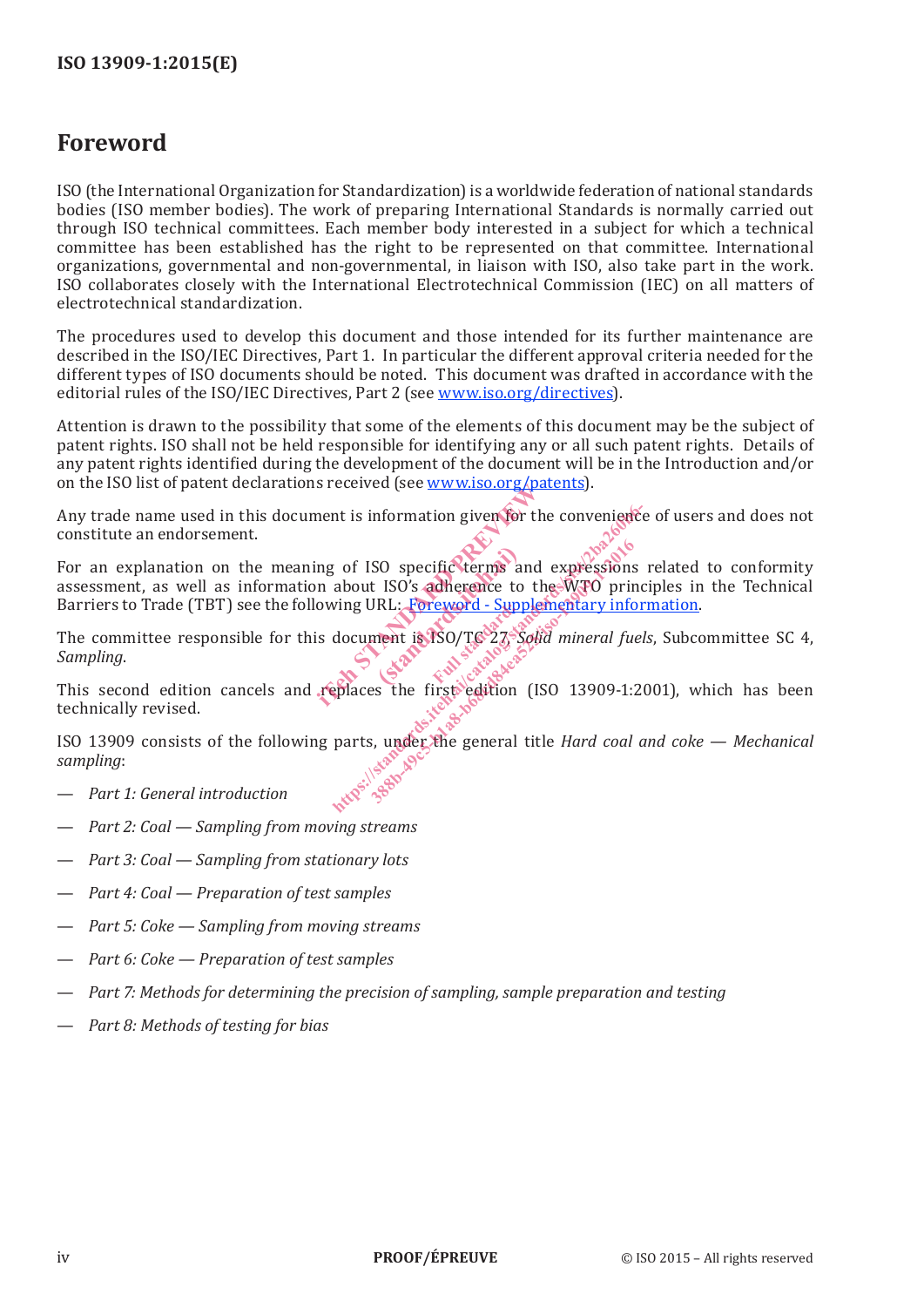# **Hard coal and coke — Mechanical sampling —**

# Part 1: **General introduction**

# **1 Scope**

This part of ISO 13909 defines the basic terms used in the sampling of solid mineral fuels, describes the general principles of sampling and details the information to be provided in the documentation and the sampling report. It also lists the other parts and gives guidance on the selection of the appropriate part.

ISO 13909 does not include sampling of brown coals and lignites, or sampling from coal seams, for which guidance is given in ISO 14180. Manual sampling of coal and coke is covered in ISO 18283.

## **2 Normative references**

The following documents, in whole or in part, are normatively referenced in this document and are indispensable for its application. For dated references, only the edition cited applies. For undated references, the latest edition of the referenced document (including any amendments) applies. ces<br>
In whole or in part, are normative<br>
in of the referenced document (included)<br>
in the referenced document (included)<br>
al wire cloth perforated metal plan<br>
chnical requirements and testing or in part, are norm<br>or dated references,<br>eferenced document<br>cloth, perforated me **s**<br>whole or in part, are normatively reference<br>ion. For dated references, only the edition<br>f the referenced document (including any ar<br>wire cloth, perforated metal plate and electrical requirements and testing — Part 1:  $\frac{388}{1000}$  er in part, are normatively refere<br>For dated references, only the edit<br>referenced document (including any<br>cloth) perforated metal plate and e<br>requirements and testing — Part 1: Te<br>and precision) of measurem

ISO 565, *Test sieves* — Metal wire cloth, perforated metal plate and electroformed sheet — Nominal sizes of openings<br>
ISO 3310-1, *Test sieves* — *Technical requirements* and testing — Part 1: *Test sieves of metal wire c sizes of openings*

ISO 3310-1, *Test sieves — Technical requirements and testing — Part 1: Test sieves of metal wire cloth*

ISO 5725-1:1994, *Accuracy (trueness and precision) of measurement methods and results — Part 1: General principles and definitions*

## **3 Terms and definitions**

For the purposes of this document, the following terms and definitions apply.

#### **3.1**

#### **air-drying**

process of bringing the moisture content of the *sample* (3.32) near to equilibrium with the atmosphere in the area in which further reduction and division of the sample are to take place

Note 1 to entry: Air-drying to equilibrium with the atmosphere applies to coal. Drying of coke is generally to facilitate *sample preparation* (3.35).

## **3.2**

#### **bias**

systematic *error* (3.10) which leads to the average value of a series of results being persistently higher or persistently lower than those which are obtained using a reference sampling method

#### **3.3**

#### **coefficient of variation**

*standard deviation* (3.38) expressed as a percentage of the absolute value of the arithmetic mean

#### **3.4**

#### **common sample**

*sample* (3.32) collected for more than one intended use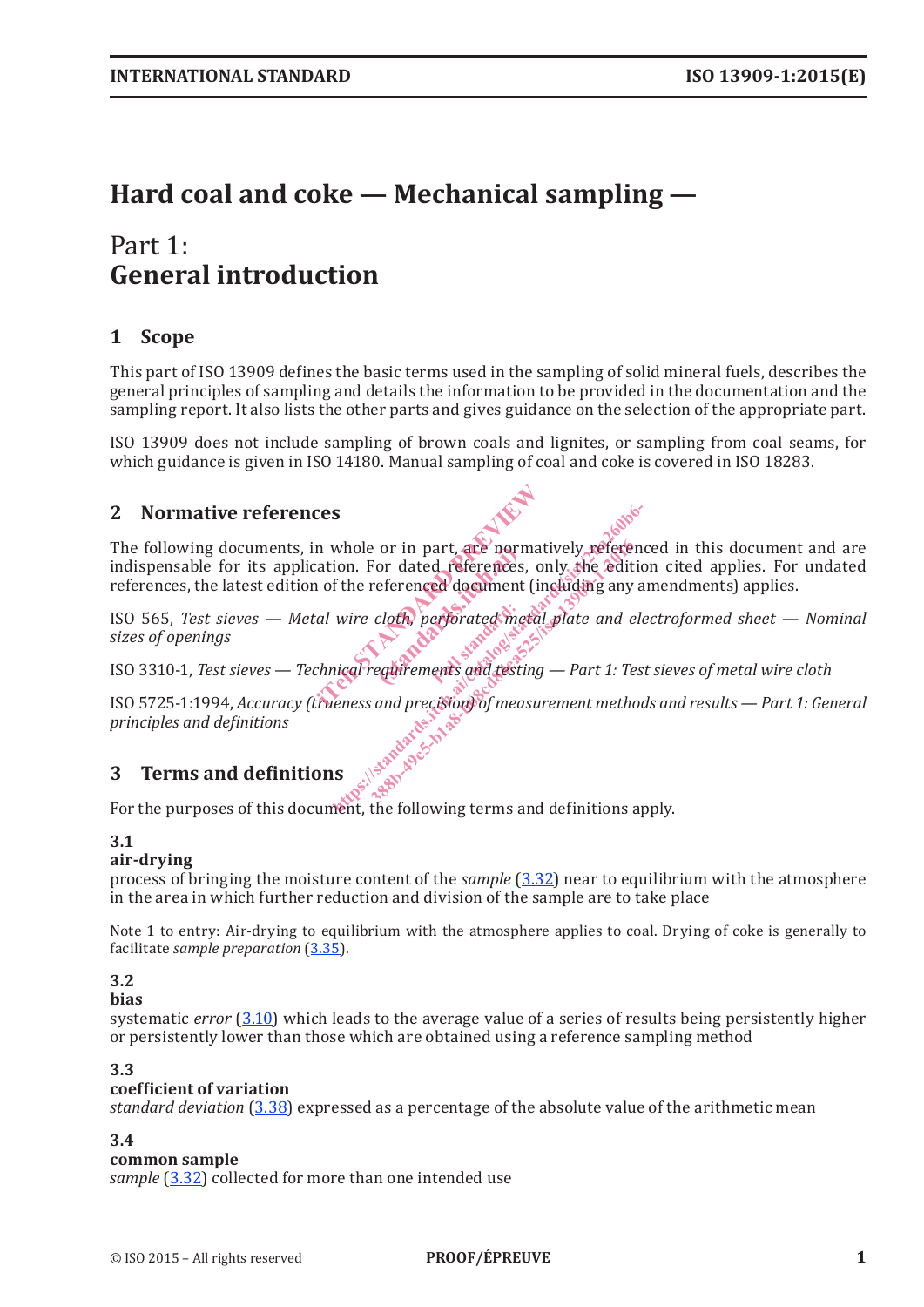#### **continuous sampling**

taking of a *sample* (3.32) from each consecutive *sub-lot* (3.40) so that increments are taken at uniform intervals whenever the fuel is handled at the point of sampling

#### **3.6**

**cut** see *increment* (3.15)

#### **3.7**

**cutter**

mechanical sampling device which extracts increment(s)

#### **3.8**

#### **divided increment**

part obtained from the division of the increment in order to decrease its mass

Note 1 to entry: Such division may be done with or without prior size reduction.

#### **3.9**

#### **duplicate sampling**

particular case of *replicate sampling* (3.31) with only two replicate *samples* (3.32)

#### **3.10**

#### **error**

difference between the observation and the accepted reference value as defined in ISO 5725-1:1994, 3.5 accepted reference

Note 1 to entry: This can be designated as systematic error (*bias* (3.2)) or *random error* (3.30).

#### **3.11**

#### **fixed mass division**

duplicate sampling<br>particular case of *replicate sampling* (3.31) with only two replicate *samples* (3.32)<br>3.10<br>error<br>difference between the observation and the accepted reference value as a set<br>for our difference between mass of the feed 3.31) with only two replicate samples  $(3,32)$ <br>
and the accepted reference value as defined in<br>
s systematic error (bias  $(3,2)$ ) or random error (<br>
Rich the mass replained is predetermined and<br>
thich the division ratio i

#### **3.12**

#### **fixed ratio division**

method of *sample division* (3.34) in which the division ratio is predetermined

Note 1 to entry: In fixed ratio division, the mass of *sample* (3.32) retained is a fixed proportion of the mass of the feed.

#### **3.13**

#### **fuel**

hard coal or coke

#### **3.14**

#### **general-analysis test sample**

*sample* (3.32), prepared to pass a sieve of nominal size of openings 212 µm complying with ISO 3310-1, used for the determination of most chemical and some physical characteristics

#### **3.15**

#### **increment**

portion of *fuel* (3.13) extracted in a single operation of the sampling device

#### **3.16**

#### **intermittent sampling**

taking of *samples* (3.32) from only certain *sub-lots* (3.40) of *fuel* (3.13)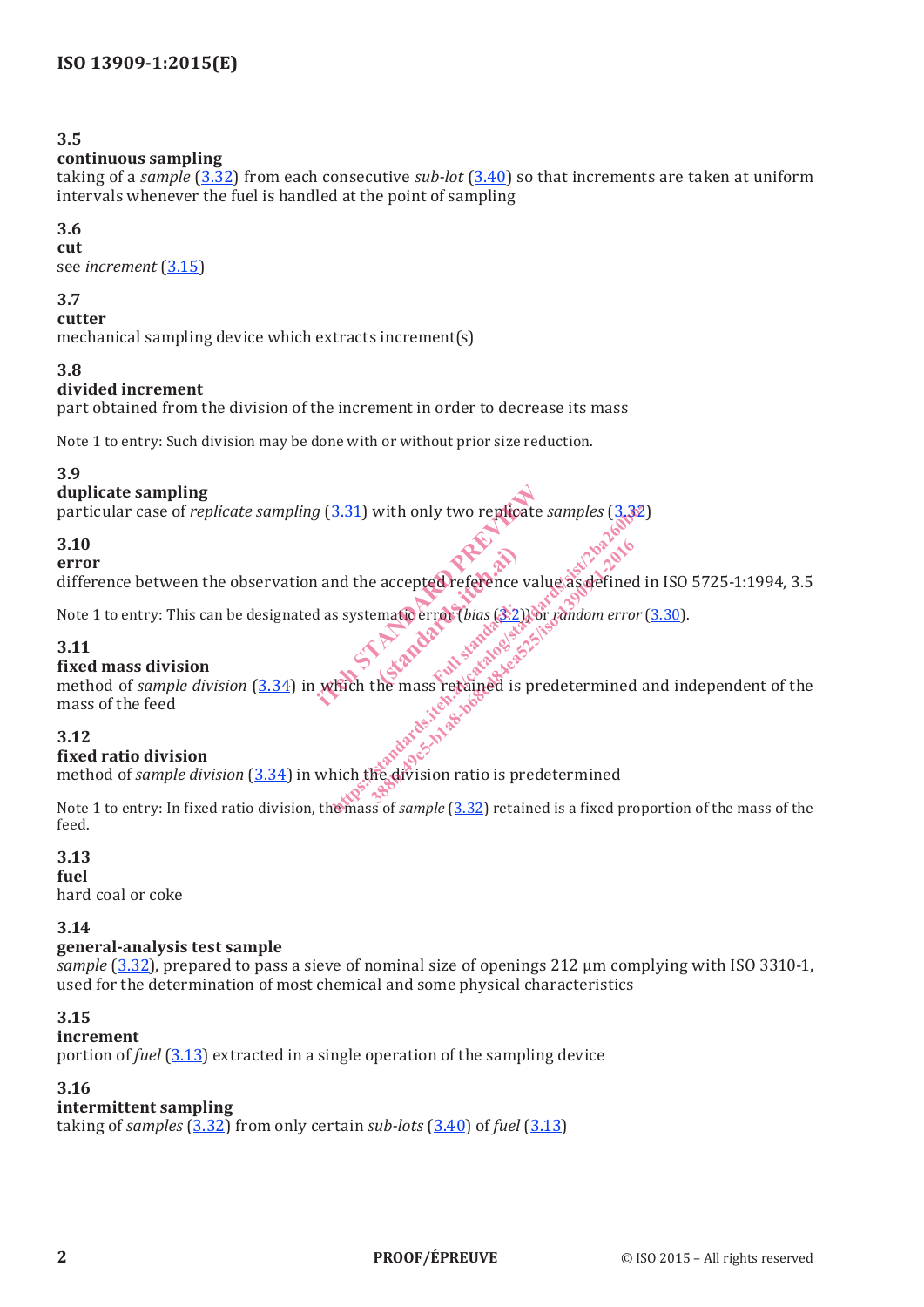**lot**

defined quantity of *fuel* (3.13) for which the quality is to be determined

Note 1 to entry: A lot may be divided into *sub-lots* (3.40).

#### **3.18**

#### **manual sampling**

collection of *increments* (3.15) by human effort

#### **3.19**

#### **mass-basis sampling**

taking of *increments* (3.15) whereby the position of each increment to be collected from the stream of *fuel* (3.13) is measured by a mass interval of stream flow and the increment mass is fixed

#### **3.20**

#### **mechanical sampling**

collection of *increments* (3.15) by mechanical means

#### **3.21**

#### **mechanical sampling system**

combination of sampling and *sample preparation* (3.35) performed mechanically

#### **3.22**

#### **moisture sample**

*sample* (3.32) taken specifically for the purpose of determining total moisture the purpose of detern<br>ay also be used for general<br>Ful deternative standards.

Note 1 to entry: For coke, this sample may also be used for general analysis.

#### **3.23**

#### **nominal top size**

aperture size of the smallest sieve in the range included in the R 20 Series (as defined in ISO 565, square hole) on which not more than 5 % of the *sample* (8.32) is retained<br>3.24<br>off-line can em<br>
ally for the purpose of determining<br>
sample may also be used for general and<br>
sample may also be used for general and<br>
sample in the range included in the F<br>
is tieve in the range included in the F<br>
is 5% of the *sampl* 

#### **3.24**

#### **off-line sample preparation**

*sample preparation* (3.35) performed manually or mechanically on the *samples* (3.32) produced by the *mechanical sampling system* (3.21), using equipment not integral to the mechanical sampling system itself html<br>
html performed mechanized probably for the purpose of determining total moist<br>
mple may also be used for general analysis.<br>
tive in the range included in the R 20 Series (<br>
5% of the *sample* (\$.32) is retained<br>
form the purpose of determining total models of the same included in the R 20 Series of the sample (8.32) is retained

#### **3.25**

#### **on-line sample processing**

processing of the primary *sample* (3.32) material using equipment integral with the sampling system

#### **3.26**

#### **outlier**

result which meets statistical criteria identifying an outlier, esp. exceeding Cochran's maximum variance test, and for which there is direct physical evidence of causation by gross deviation from the prescribed experimental procedure

#### **3.27**

#### **physical sample**

*sample* (3.32) taken specifically for the determination of physical characteristics, such as physical strength indices or size distribution

#### **3.28**

#### **precision**

closeness of agreement between independent test results obtained under stipulated conditions

Note 1 to entry: This is often defined using an index of precision, such as two *standard deviations* (3.38).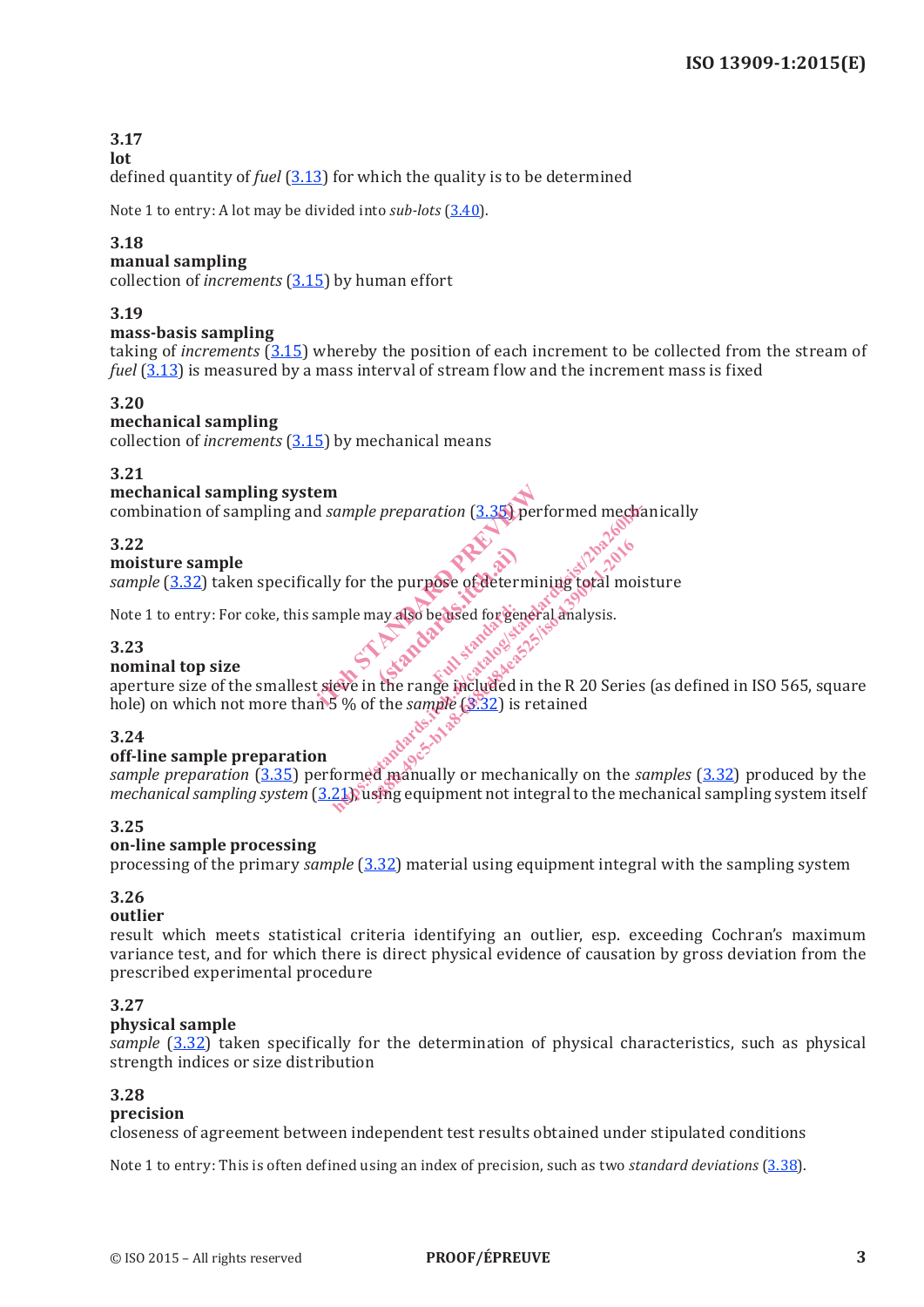#### **primary increment**

*increment* (3.15) taken at the first stage of sampling, prior to any *sample division* (3.34) and/or *sample reduction* (3.36)

#### **3.30**

#### **random error**

*error* (3.10) that is statistically independent of previous errors

Note 1 to entry: This implies that any two errors in a series of random errors are uncorrelated and that individual errors are unpredictable. In consequence of the partitioning of error into systematic (*bias* (3.2)) and random components, the theoretical mean of the random errors is zero. Whereas individual errors are unpredictable, the mean of the random errors in a series of observations tends towards zero as the number of observations increases.

#### **3.31**

#### **replicate sampling**

taking at intervals of *increments* (3.15) which are combined in rotation into different containers to give two or more *samples* (3.32) of approximately equal mass

#### **3.32**

#### **sample**

quantity of *fuel* (3.13), representative of a larger mass for which the quality is to be determined

#### **3.33**

#### **sampler**

device physically collecting a sample *increment* (3.15)

Note 1 to entry: Not to be confused with personnel physically collecting an increment or operating a sampling system. ve of a larger mass for which the que<br>
le increment (3.15) and a vital personnel britain and the personnel britain and the state of the contract of the contract of the contract of the contract of the contract of the contra ent (3.15) PREVial **Standard** increment (3.15)<br>increment (3.15)<br>with personnel physically dollarting an increment<br>with personnel physically dollarting an increme<br>thereby the sample is divided into representa<br>the condition required for analysis or testi

#### **3.34**

#### **sample division**

**sample division**<br>process in *sample* (3.32) preparation whereby the sample is divided into representative, separate portions<br>ample preparation<br>process in sample preparation

#### **3.35**

#### **sample preparation**

process of bringing *samples* (3.32) to the condition required for analysis or testing

Note 1 to entry: Sample preparation covers mixing, particle size reduction, *sample division* (3.34) and sometimes *air-drying* (3.1) of the sample and may be performed in several stages.

#### **3.36**

#### **sample reduction**

process in *sample preparation* (3.35) whereby the particle size of the *sample* (3.32) is reduced by crushing or grinding

#### **3.37**

#### **size analysis sample**

*sample* (3.32) taken specifically for particle size analysis

#### **3.38**

#### **standard deviation**

square root of the *variance* (3.44)

#### **3.39**

#### **stratified random sampling**

taking of an *increment* (3.15) at random within the mass interval or time interval determined for *massbasis sampling* (3.19) or *time-basis sampling* (3.43), respectively

## **3.40**

**sub-lot**